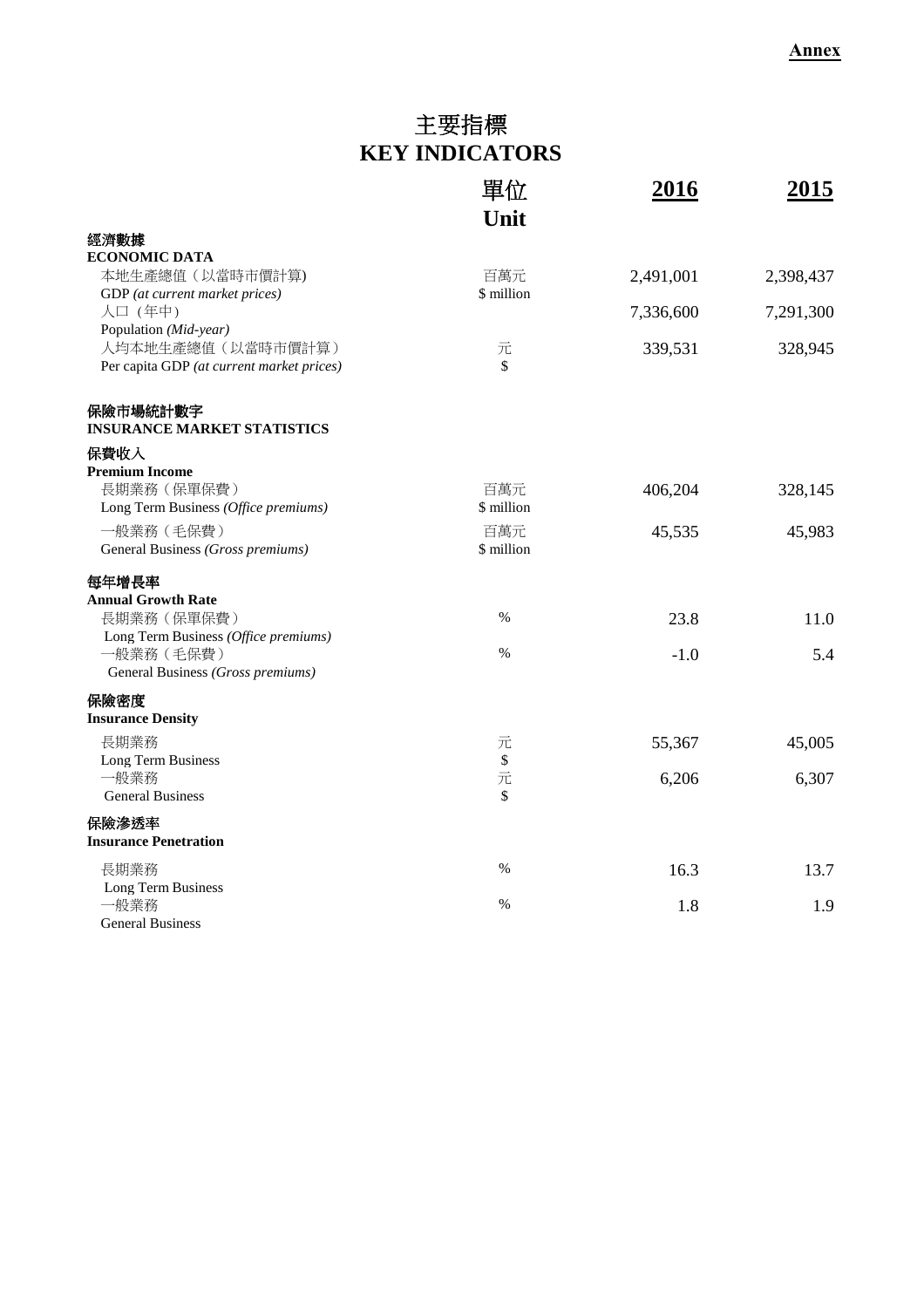## 二零一六年香港保險業務統計數字摘要  **Summary on Hong Kong Insurance Business Statistics 2016**

| 有效長期保險業務 Long Term Insurance In-Force Business          |                            |            |              |                                |                       |              |                        |                        |              |
|---------------------------------------------------------|----------------------------|------------|--------------|--------------------------------|-----------------------|--------------|------------------------|------------------------|--------------|
| 保險種類<br>Type of Insurance                               | 保單數目<br>Number of Policies |            |              | 保單保費<br><b>Office Premiums</b> |                       |              | 淨負債<br>Net Liabilities |                        |              |
|                                                         | 2016                       | 2015       | 變動<br>Change | 2016<br>(百萬元)<br>$(\text{Sm})$ | 2015<br>(百萬元)<br>(Sm) | 變動<br>Change | 2016<br>(百萬元)<br>(Sm)  | 2015<br>(百萬元)#<br>(Sm) | 變動<br>Change |
| 個人人壽<br><b>Individual Life</b><br>非投資相連長期<br>Non-Linked | 10,487,098                 | 9,814,015  | 6.9%         | 337,107.0                      | 250,506.2             | 34.6%        | 1,262,057.1            | 1,065,864.6            | 18.4%        |
| 投資相連長期<br>Linked                                        | 1,463,308                  | 1,547,176  | $-5.4%$      | 47,529.0                       | 58,782.2              | $-19.1%$     | 269,714.3              | 266,668.8              | 1.1%         |
| 小計<br>Sub-total                                         | 11,950,406                 | 11,361,191 | 5.2%         | 384,636.0                      | 309,288.4             | 24.4%        | 1,531,771.4            | 1,332,533.4            | 15.0%        |
| 團體人壽<br>Group Life                                      | 19,437                     | 19,724     | $-1.5%$      | 3,254.6                        | 3,191.5               | 2.0%         | 1,063.8                | 1,117.0                | $-4.8%$      |
| 退休計劃<br><b>Retirement Scheme</b>                        | 61,192                     | 52,779     | 15.9%        | 8.547.2                        | 7,777.5               | 9.9%         | 112,694.5              | 105,866.8              | 6.4%         |
| 年金及其他<br>Annuity and Others                             | 306,203                    | 288,882    | 6.0%         | 9,766.2                        | 7,887.7               | 23.8%        | 32,472.0               | 25,920.3               | 25.3%        |
| 總額<br><b>Total</b>                                      | 12,337,238                 | 11,722,576 | 5.2%         | 406,204.0                      | 328,145.1             | 23.8%        | 1,678,001.7            | 1,465,437.5            | 14.5%        |

# 2015年淨負債數額已作出修訂,主要原因為一家保險公司的相關數字調整。

The net liabilities of 2015 was revised mainly due to adjustment of relevant figures of an insurer.

| 新造個人人壽業務 Individual Life New Business          |                            |           |              |                       |                                |              |
|------------------------------------------------|----------------------------|-----------|--------------|-----------------------|--------------------------------|--------------|
| 保險種類<br>Type of Insurance                      | 保單數目<br>Number of Policies |           |              | 保費<br>Premiums        |                                |              |
|                                                | 2016                       | 2015      | 變動<br>Change | 2016<br>(百萬元)<br>\$m) | 2015<br>(百萬元)<br>$(\text{5m})$ | 變動<br>Change |
| 非投資相連長期<br>Non-Linked<br>定期繳付                  | 1,208,335                  | 1,110,084 | 8.9%         | 104,117.7             | 62,621.1                       | 66.3%        |
| <b>Regular Payment</b><br>整付<br>Single Payment | 44,370                     | 33,960    | 30.7%        | 69,255.5              | 55,185.4                       | 25.5%        |
| 小計<br>Sub-total                                | 1,252,705                  | 1,144,044 | 9.5%         | 173,373.2             | 117,806.5                      | 47.2%        |
| 投資相連長期<br>Linked<br>定期繳付                       | 10,531                     | 19,943    | $-47.2%$     | 676.0                 | 1,400.3                        | $-51.7%$     |
| Regular Payment<br>整付<br>Single Payment        | 4,324                      | 4,136     | 4.5%         | 5,028.6               | 8,903.0                        | $-43.5%$     |
| 小計<br>Sub-total                                | 14,855                     | 24,079    | $-38.3%$     | 5,704.6               | 10,303.3                       | $-44.6%$     |
| 總額<br><b>Total</b>                             | 1,267,560                  | 1,168,123 | 8.5%         | 179,077.8             | 128,109.8                      | 39.8%        |